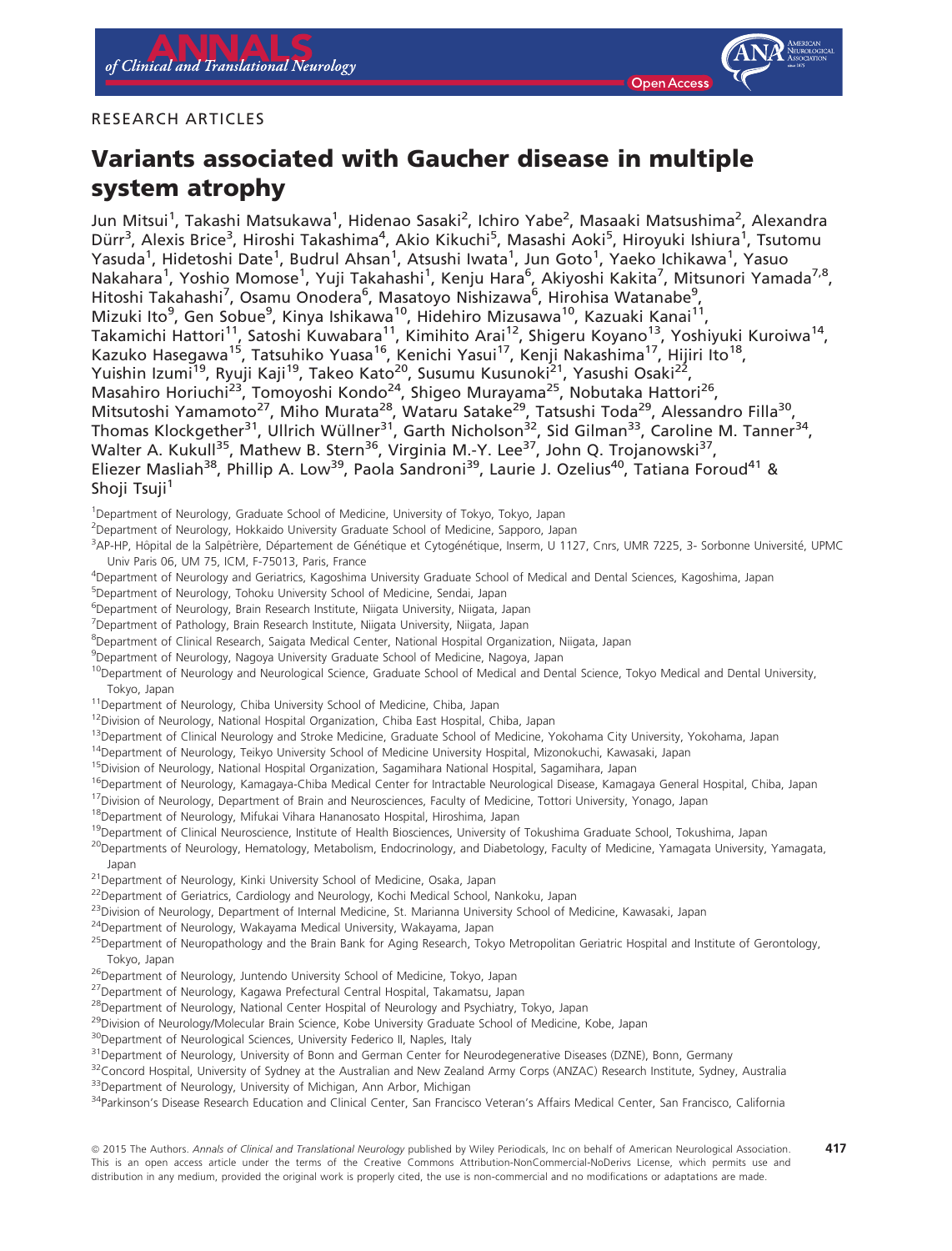<sup>35</sup>Department of Epidemiology, University of Washington School of Public Health, Seattle, Washington

<sup>36</sup>Parkinson's Disease and Movement Disorders Center, Department of Neurology, Perelman School of Medicine at the University of Pennsylvania, Philadelphia, Pennsylvania

<sup>37</sup>Institute on Aging, Udall Parkinson's Research Center, Center for Neurodegenerative Disease Research and the Department of Pathology and Laboratory Medicine, Perelman School of Medicine at the University of Pennsylvania, Philadelphia, Pennsylvania

38Department of Neurosciences, University of California San Diego, San Diego, California

<sup>39</sup>Department of Neurology, Mayo Clinic, Rochester, Minnesota

<sup>40</sup>Departments of Genetics and Genomic Sciences and Neurology, Icahn School of Medicine at Mount Sinai, New York, New York

41Department of Medical and Molecular Genetics, Indiana University School of Medicine, Indianapolis, Indiana

#### Correspondence

Abstract

Shoji Tsuji, 7-3-1 Hongo, Bunkyo, Tokyo 113-8655, Japan. Tel: +81-3-5800-8972; Fax: +81-3-5800-6548; E-mail: tsuji@m.u-tokyo.ac.jp

#### Funding Information

This study was supported in part by KAKENHI (Grant-in-Aid for Scientific Research on Innovative Areas [22129001 and 22129002]) to S. T.; the Global COE Program from the Ministry of Education, Culture, Sports, Science and Technology of Japan, a Grant-in-Aid (H23-Jitsuyoka [Nanbyo]-Ippan-004, and "the Research Committee for Ataxic Diseases" of the Research on Measures for Intractable Diseases) from the Ministry of Health, Welfare and Labour, Japan to S. T.; the French Agency for Research (ANR-09- MNPS-032-01/R09148DS) and the Programme Hospitalier de Recherche Clinique (AOM03059/R05129DD) to A. D. and A. B.; the Deutsche Forschungsgemeinschaft (Wu 184-6) the Deutsche Parkinson Vereinigung to U. W.; National Institutes of Health grant (NS-53488) to J. Q. T.; and National Institutes of Health grant (P01NS044233) to P. A. L.

Received: 12 January 2015; Revised: 28 January 2015; Accepted: 28 January 2015

Annals of Clinical and Translational Neurology 2015; 2(4): 417–426

doi: 10.1002/acn3.185

# Introduction

Multiple system atrophy (MSA) is a progressive neurodegenerative disease characterized clinically by autonomic failure in addition to various combinations of parkinsonism, cerebellar ataxia, and pyramidal dysfunction.<sup>1</sup> The cardinal neuropathological hallmark is argyrophilic filamentous glial cytoplasmic inclusions  $(GCIs)^{2,3}$  in which fibrillar aggregates of  $\alpha$ -synuclein in oligodendrocytes are the major components. $4,5$ 

Until recently, MSA had been defined as a nongenetic disorder, but then several multiplex families with the disease were described, triggering extensive fruitful searches for susceptibility genes in case–control association studies.6,7 Subsequently, we identified a homozygous mutation and compound heterozygous mutations of COQ2 in two multiplex families with MSA.<sup>8</sup> We also found a common variant (V393A) and multiple rare variants in COQ2, all of which lead to functional impairments in the COQ2 gene product that increase the risk of developing sporadic MSA.

**Objective:** Glucocerebrosidase gene (GBA) variants that cause Gaucher disease are associated with Parkinson disease (PD) and dementia with Lewy bodies (DLB). To investigate the role of GBA variants in multiple system atrophy (MSA), we analyzed GBA variants in a large case-control series. Methods: We sequenced coding regions and flanking splice sites of GBA in 969 MSA patients (574 Japanese, 223 European, and 172 North American) and 1509 control subjects (900 Japanese, 315 European, and 294 North American). We focused solely on Gaucher-disease-causing GBA variants. Results: In the Japanese series, we found nine carriers among the MSA patients (1.65%) and eight carriers among the control subjects (0.89%). In the European series, we found three carriers among the MSA patients (1.35%) and two carriers among the control subjects (0.63%). In the North American series, we found five carriers among the MSA patients (2.91%) and one carrier among the control subjects (0.34%). Subjecting each series to a Mantel–Haenszel analysis yielded a pooled odds ratio (OR) of 2.44 (95% confidence interval [CI], 1.14–5.21) and a P-value of 0.029 without evidence of significant heterogeneity. Logistic regression analysis yielded similar results, with an adjusted OR of 2.43 (95% CI 1.15–5.37) and a P-value of 0.022. Subtype analysis showed that Gaucher-disease-causing GBA variants are significantly associated with MSA cerebellar subtype (MSA-C) patients  $(P = 7.3 \times 10^{-3})$ . Interpretation: The findings indicate that, as in PD and DLB, Gaucher-disease-causing GBA variants are associated with MSA.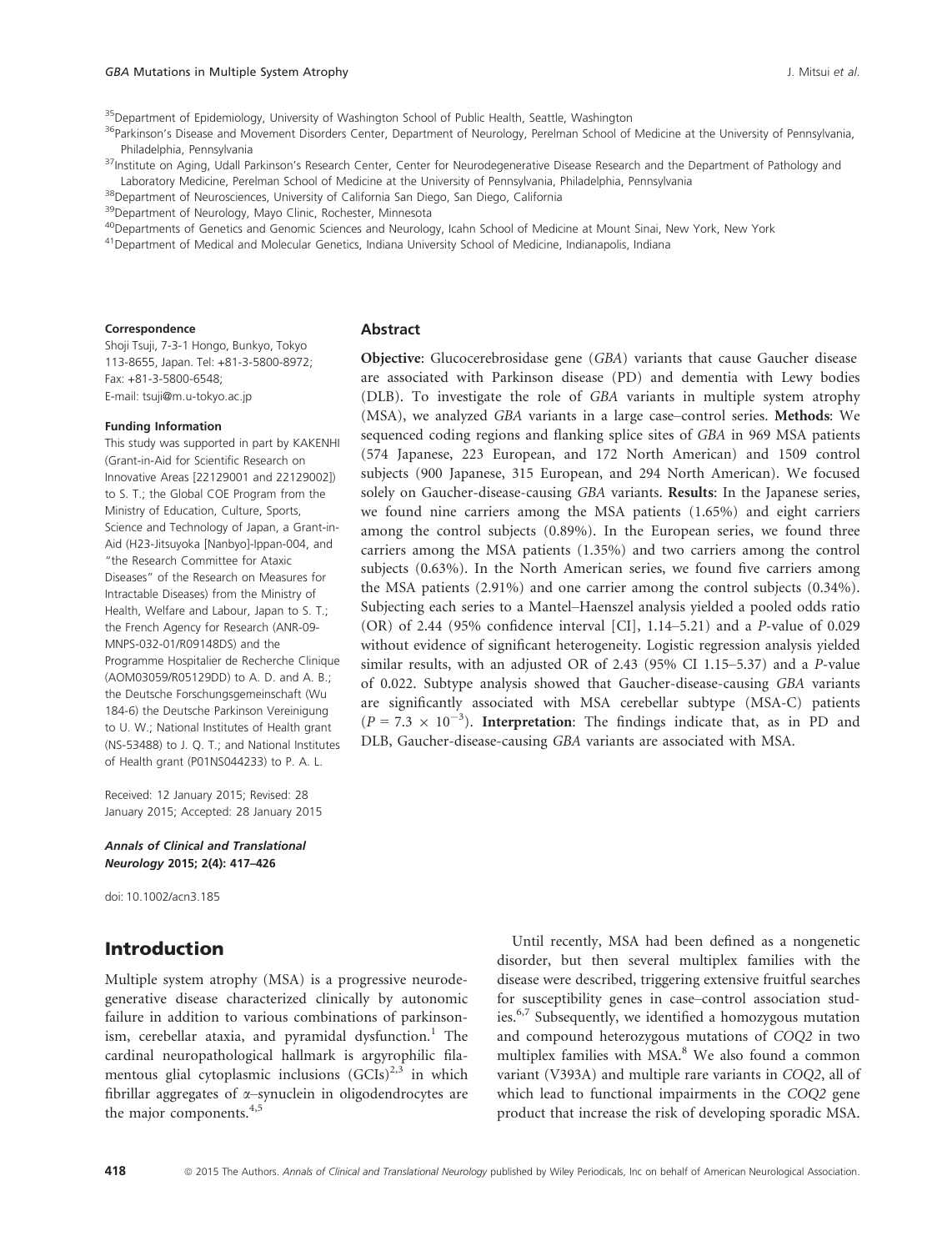V393A was observed exclusively in the Japanese population, and the carrier frequency of V393A was significantly higher in Japanese MSA patients (9.1%) than in Japanese controls  $(3.3-4.4\%)$  with odds ratios of 2.1–3.0. These findings suggest that impaired COQ2 activity, which would be predicted to impair the mitochondrial respiratory chain and increase vulnerability to oxidative stress, causes susceptibility to MSA. As the association was observed only in a small proportion of MSA patients, the pathogenic mechanisms underlying MSA largely remain unknown.

In contrast to the GCIs found in MSA, neuronal inclusions containing  $\alpha$ -synuclein, termed Lewy bodies (LBs), are observed neuropathologically in Parkinson disease (PD) and dementia with LBs (DLB).<sup>9</sup> Abnormal fibrillar  $\alpha$ – synuclein aggregation in LBs and GCIs is the common feature of PD/DLB and MSA, respectively, which collectively form a subset of neurodegenerative disorders referred to as the " $\alpha$ -synucleinopathies".<sup>10</sup> Intriguingly, a link between PD and MSA was reported recently based on postmortem brain examinations of familial PD patients with SNCA mutations (G51D and A53E) showing  $\alpha$ -synuclein pathology characterized by neuronal and oligodendroglial inclusions similar to  $GCIs$ <sup>11,12</sup> Moreover, the risk of parkinsonism among first-degree relatives is significantly higher in MSA patients than in control subjects, $13,14$  and coincidence of PD and MSA within the same pedigrees has been reported.<sup>15</sup> Taken together, these findings raise the possibility that MSA and PD share some genetic basis.

Glucocerebrosidase (GBA) genetic variants that have been proven to be pathogenic for Gaucher disease (GD variants) are strongly associated with PD and  $DLB$ .<sup>16–18</sup> Initial focus upon GD variants came from a report of several families of patients with GD in which obligate or confirmed carriers frequently developed parkinsonism.<sup>19</sup> As then, many studies have shown that GD variants are associated with PD and DLB. $16-18$ 

In this study, we analyzed GBA in a large series of sporadic MSA patients and control subjects to investigate the role of GD variants in the pathogenesis of MSA.

## **Methods**

## Patients with sporadic MSA and control subjects

All patients with sporadic MSA and healthy control subjects described in the previous reports,<sup>8,16</sup> and additional participants (210 MSA patients and 380 control subjects in the Japanese series) were enrolled in this study. Written informed consent was obtained from all participants in accordance with research protocols that were approved by institutional review boards at participating centers. The diagnoses of possible and probable MSA were made based upon current consensus criteria.<sup>1</sup> A total of 574 patients with sporadic MSA and 900 control subjects were included in the Japanese series, 223 patients and 315 control subjects in the European series and 172 patients and 294 control subjects in the North American series (persons of European or Hispanic descent living in North America). Ancestry was determined by self-report on a multiple-choice questionnaire. The North American series comprised 160 persons of European descent and 12 persons of Hispanic descent in patients and 284 persons of European descent and 10 persons of Hispanic descent in control subjects. Among the 218 MSA patients in the Japanese series where information on family history was available (159 with MSA cerebellar subtype [MSA-C], 53 with MSA of the parkinsonism subtype [MSA-P] and six with MSA of undefined subtype), there were 22 MSA patients (11 MSA-C, 10 MSA-P, and one undefined subtype) who also had relatives with the clinical diagnosis of PD. Among these relatives with PD, genomic DNAs were available from five (in five families) who had siblings with MSA. Sporadic MSA patients and control subjects were recruited without reference to the presence of family history for parkinsonism. Demographic characteristics are shown in Table 1. In the European series, the male to female ratio was significantly higher in cases than that in controls  $(P = 0.0012)$ . In the Japanese series, the mean age at examination was significantly older in cases than that in controls  $(P < 0.0001)$ . The MSA-P to MSA-C ratio was significantly higher in the North American series than that in the Japanese series and the European series ( $P \le 0.0001$  and  $P \le 0.0001$ , respectively).

## Multiplex families with MSA

Independent of the sporadic case–control series, six previously described multiplex Japanese families (1–4, 8, and 12: same families with those in a previous  $report)^8$  were also screened for GBA variants. Autopsy findings of two affected members in Family 1 and III-6 in Family 8 confirmed the diagnosis of MSA. As previously reported, affected members in Family 1 carried the homozygous M128V-V393A variant in COQ2 and those in Family 12 carried the compound heterozygous R387X/V393A variants in COQ2.<sup>8</sup>

## Nucleotide sequence analysis of GBA

Polymerase chain reaction products were subjected to direct nucleotide sequence analysis of coding sequences and flanking splice sites of GBA with a DNA analyzer, 3730xl (Life Technologies, Carlsbad, CA). Three primer pairs were designed selectively to amplify GBA but not its pseudogene, as previously described.<sup>16,20</sup> Analysis of sequence traces was achieved using Variant Reporter v1.1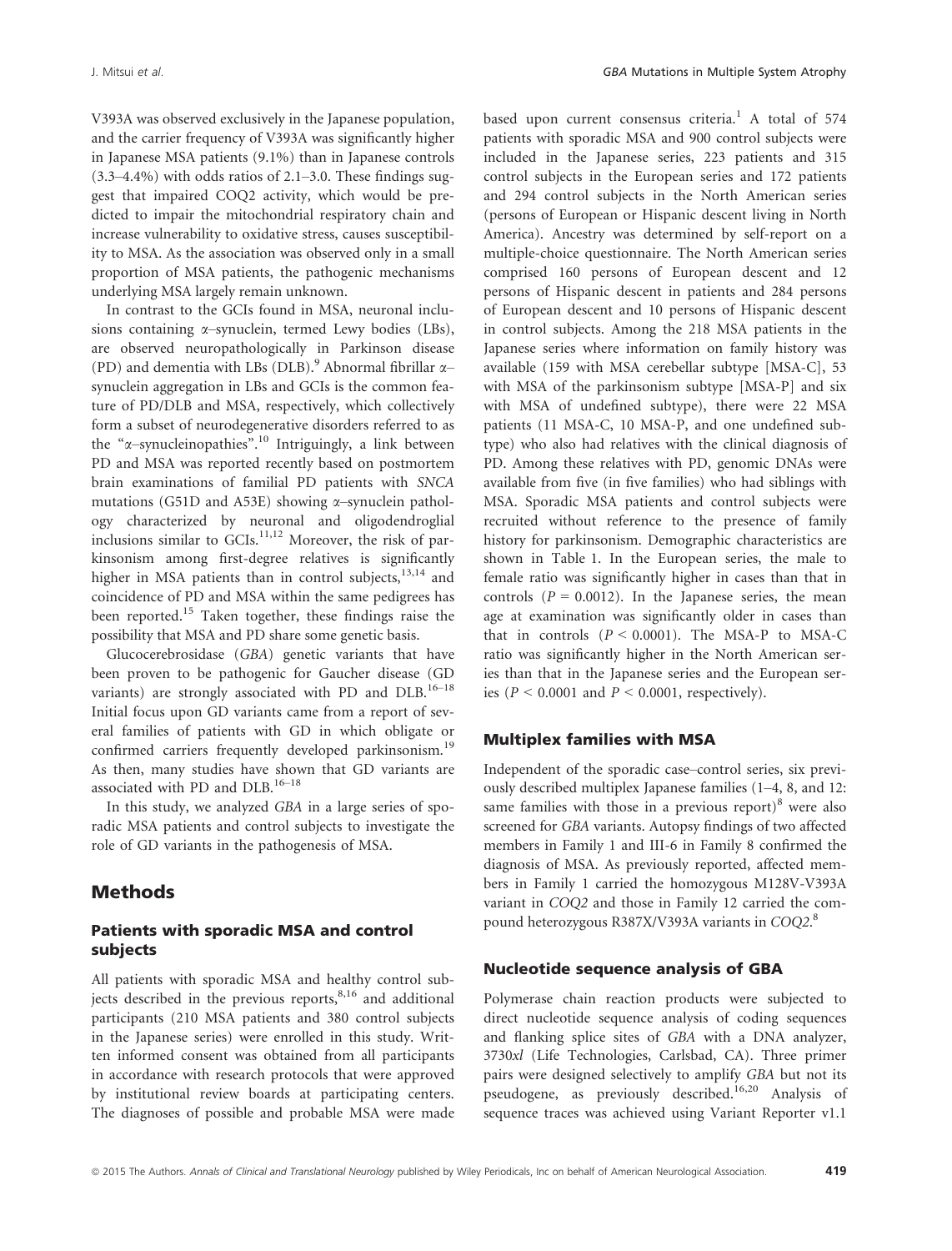|                                             | Japanese series |                  | European series |                  | North American series |                  |  |
|---------------------------------------------|-----------------|------------------|-----------------|------------------|-----------------------|------------------|--|
|                                             | MSA patients    | Control subjects | MSA patients    | Control subjects | MSA patients          | Control subjects |  |
| N                                           | 574             | 900              | 223             | 315              | 172                   | 294              |  |
| Age at onset                                | 58.7, 8.7       | <b>NA</b>        | 55.4, 8.3       | <b>NA</b>        | 58.4, 9.5             | <b>NA</b>        |  |
| Age at examination                          | 62.8, 8.3       | 51.1, 16.7       | 59.2, 8.0       | 58.9, 6.1        | <b>ND</b>             | 65.2, 9.0        |  |
| Sex (male/female)                           | 306/268         | 434/466          | 138/85          | 150/165          | 103/69                | 156/138          |  |
| Clinical subtype<br>(MSA-C/MSA-P/Undefined) | 403/141/30      | <b>NA</b>        | 191/22/10       | <b>NA</b>        | 52/107/13             | <b>NA</b>        |  |

Values are presented as means and standard deviations. NA, not applicable; ND, not described; MSA-C, multiple system atrophy cerebellar subtype; MSA-P, multiple system atrophy parkinsonism subtype.

(Life Technologies) and by manual inspection of electropherograms. All sequencing analysis was performed at the Medical Genome Center, The University of Tokyo Hospital.

## Nomenclature of GBA variants

Amino acid numbering of GBA variants followed conventional nomenclature, which considers the first amino acid after the signal peptide (the first amino acid of the mature GBA protein) as amino acid  $1.^{21}$ .

## Gaucher-disease-causing GBA variants

We referred to the Human Gene Mutation Database (HGMD) Professional 2014.1 (BIOBASE, Beverly, MA) for information about GBA variants. The variants that were categorized as "disease-causing mutations" for GD in HGMD are hereinafter termed GD variants. In this study, we focused solely on GD variants, which included 256 missense variants, 19 splicing variants, 28 small deletions, 15 small insertions, four small indels, four gross deletions (defined as more than 20 base-pairs), one gross insertion, and 18 complex rearrangements.

#### Statistical analysis

Results are presented as means and standard deviations. We used Student's *t*-test to determine whether the mean age at disease onset between carriers and noncarriers of the GD variants were significantly different. We used Fisher's exact test and multiple logistic regression analysis to calculate the significance of differences in allele frequencies. We used multiple logistic regression analysis to compute odds ratios and corresponding 95% confidence intervals (CIs). We calculated pooled odds ratios based on a fixed-effects model (Mantel–Haenszel method) and a multiple logistic regression model. The heterogeneity across odds ratios was assessed with Cochran Q statistic, Breslow-Day test, and  $I^2$  statistics. All statistical tests were

two-sided, and we used a P-value of less than 0.05 to indicate statistical significance. Our statistical analysis utilized StatsDirect version 2.7.8 (StatsDirect, Cheshire, England) and R verison 2.15.3 ([http://r-project.org/\)](http://r-project.org/).

## Results

We identified 20 nonsynonymous single-nucleotide substitutions and one complex multiple-nucleotide substitutions (L444P-A456P-V460V or RecNciI) in our sporadic case– control series. Among these 21 variants, nine were known GD variants (R120W, G202R, F213I, N370S, G377S, D409H, L444P, L444R, and RecNciI) (Table 2), that is, all nine have been proven to be pathogenic for GD, which were identified only in cases with clinical features of GD and decreased GBA activities.<sup>22–29</sup> The other 12 variants have not been reported to be pathogenic for GD, and include I(-20)V, P55L, Q57R, L67Q, R163Q, I204M, E326K, T334I, F347L, T369M, T410R, and I489V (Table S1). Of note, it has been shown that activities of mutant GBA with E326K are slightly to moderately decreased. The consensus is that E326K is not sufficient to cause GD, and a functional polymorphism.<sup>30</sup> With these considerations, we did not include E326K as GD-causing mutations.

In the Japanese series, we found nine carriers of GD variants among 574 MSA patients (1.65%) and eight carriers among 900 control subjects (0.89%). In the European series, we found three carriers among 223 MSA patients (1.35%) and two carriers among 315 control subjects (0.63%). In the North American series, we found five carriers among 172 MSA patients (2.91%) and one carrier among 294 control subjects (0.34%). Combining all series, we identified 17 carriers among 969 MSA patients (1.75%) as GD variant carriers, and we found GD variant carriers in 11 of the 1509 control subjects (0.73%). Among carriers of GD variants, two MSA patients (one MSA-C from the European series and one MSA-P from the North American series) carried homozygous N370S variants, whereas none of the control subjects had two alleles with GD variants. The ages at onset of the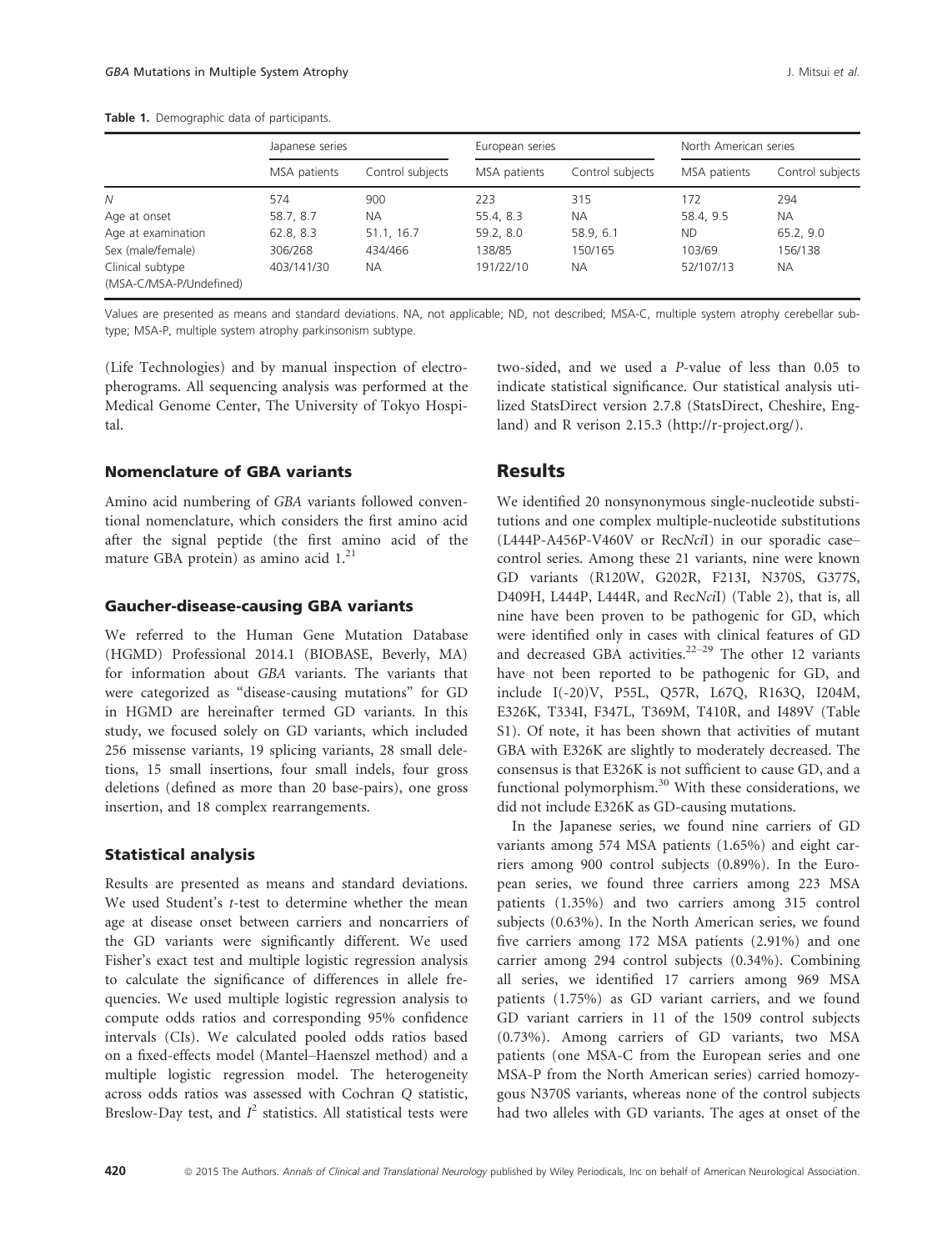Control subjects

|                                                                                                       | Japanese series |                         | European series |                                                                                         | North American series |               |  |
|-------------------------------------------------------------------------------------------------------|-----------------|-------------------------|-----------------|-----------------------------------------------------------------------------------------|-----------------------|---------------|--|
| Genotypes                                                                                             | $(n = 574)$     | $(n = 900)$ $(n = 223)$ |                 | MSA patients Control subjects MSA patients Control subjects MSA patients<br>$(n = 315)$ | $(n = 172)$           | Con<br>$(n =$ |  |
| $\bigcap$ 1 $\bigcap$ $\bigcap$ $\bigcap$ $\bigcap$ $\bigcap$ $\bigcap$ $\bigcap$ $\bigcap$ $\bigcap$ |                 |                         |                 |                                                                                         |                       |               |  |

|  |  |  | <b>Table 2.</b> Gaucher-disease-causing GBA variants in sporadic MSA patients and control subjects in each series. |  |  |  |  |  |  |  |  |  |  |  |  |  |
|--|--|--|--------------------------------------------------------------------------------------------------------------------|--|--|--|--|--|--|--|--|--|--|--|--|--|
|--|--|--|--------------------------------------------------------------------------------------------------------------------|--|--|--|--|--|--|--|--|--|--|--|--|--|

| Genotypes                                                       | $(n = 574)$      | $(n = 900)$                      | $(n = 223)$                | $(n = 315)$                      | $(n = 172)$                     | $(n = 294)$   |  |
|-----------------------------------------------------------------|------------------|----------------------------------|----------------------------|----------------------------------|---------------------------------|---------------|--|
| R120W/NM                                                        |                  |                                  |                            |                                  |                                 |               |  |
| G202R/NM                                                        |                  |                                  |                            |                                  |                                 |               |  |
| <b>F213I/NM</b>                                                 |                  |                                  |                            |                                  |                                 |               |  |
| N370S/NM                                                        |                  |                                  |                            |                                  |                                 |               |  |
| N370S/N370S                                                     |                  |                                  |                            |                                  |                                 |               |  |
| G377S/NM                                                        |                  |                                  |                            |                                  |                                 |               |  |
| D409H/NM                                                        |                  |                                  |                            |                                  |                                 |               |  |
| L444P/NM                                                        |                  |                                  |                            |                                  |                                 |               |  |
| <b>L444R/NM</b>                                                 |                  |                                  |                            |                                  |                                 |               |  |
| RecNcil/NM                                                      |                  |                                  |                            |                                  |                                 |               |  |
| Total                                                           | 9/574 (1.65%)    | 8/900 (0.89%)                    | 3/223 (1.35%)              | 2/315 (0.63%)                    | 5/172 (2.91%)                   | 1/294 (0.34%) |  |
| Odds ratio (95% confidence interval)                            | 1.78 (0.68-4.76) | $2.13(0.35 - 16.3)$              |                            | 8.77 (1.34–168.8)                |                                 |               |  |
| Fisher's exact test                                             | $P = 0.32$       |                                  | $P = 0.65$                 |                                  | $P = 0.028$                     |               |  |
| Logistic regression analysis                                    |                  |                                  |                            |                                  |                                 |               |  |
|                                                                 |                  |                                  | MSA patients ( $n = 969$ ) |                                  | Control subjects ( $n = 1509$ ) |               |  |
| Carrier frequency of Gaucher-disease-causing GBA variants       |                  |                                  | 17/969 (1.75%)             |                                  | 11/1509 (0.73%)                 |               |  |
| Odds ratio adjusted for each series (95% confidence interval)   |                  |                                  |                            | 2.43 $(1.15-5.37)$ , $P = 0.022$ |                                 |               |  |
| Odds ratio unadjusted for each series (95% confidence interval) |                  | 2.43 $(1.15-5.37)$ , $P = 0.022$ |                            |                                  |                                 |               |  |

GBA, Glucocerebrosidase; MSA, multiple system atrophy; NM, nonmutated allele.

MSA-C and MSA-P patients were 43 and 69, respectively. The available medical records of the two cases made no mention of GD or relevant clinical signs.

Although the carrier frequencies of GD variants were higher in MSA patients than in control subjects within the three series, the difference was significant only in the North American series ( $P = 0.028$ ). A Mantel–Haenszel procedure of each series yielded a pooled odds ratio (OR) of 2.44 (95% CI 1.14–5.21) and a P-value of 0.029 (Fig. 1). The heterogeneity of OR of each series from the Mantel–Haenszel analysis was not significant (Cochran  $Q = 1.80$ ,  $P = 0.41$ ; Breslow-Day = 1.99,  $P = 0.37$ ;  $I^2 = 0\%$ ). A multiple logistic regression model employing GD variants in each series yielded an OR adjusted for each series of 2.43 (95% CI = 1.15–5.37,  $P = 0.022$ ), and an unadjusted OR of 2.43 (95% CI =  $1.15 - 5.37$ ,  $P = 0.022$ ) (Table 2). Taken together, these data indicate that there is no effect modification by the series.

We then analyzed the clinical presentations of the 17 MSA patients carrying GD variants. The ages (in years) at symptom onset in these patients (58.1  $\pm$  8.2) did not differ significantly  $(P = 0.93)$  from those in noncarriers  $(57.9 \pm 8.9)$ . The male to female ratio of these patients  $(8-9)$  did not differ significantly  $(P = 0.47)$  from those of noncarriers (540 to 412). The clinical phenotypes of these 17 MSA patients included 14 MSA-C and three MSA-P subjects (Table 3). The carrier frequency of MSA-C patients was 2.17% (14 in 646) and that of MSA-P patients was 1.11% (3 in 270). None of the 53 patients with undefined subtypes carried GD variants. Given that 11 in 1509 control subjects (0.73%) carried such variants, GD variants were significantly associated with MSA-C (adjusted OR, 2.99 [95% CI 1.35–6.79],  $P = 7.3 \times 10^{-3}$ ). In the MSA-C group, a Mantel–Haenszel procedure of each series yielded a pooled OR of 3.00 (95% CI 1.37–6.59) with a P-value of  $6.3 \times 10^{-3}$  (Fig. S1). The heterogeneity of OR of each series from the Mantel–Haenszel analysis was not significant (Cochran  $Q = 2.82$ ,  $P = 0.24$ ; Breslow-Day = 3.48,  $P = 0.18$ ;  $I^2 = 29\%$ ). Although the carrier frequency is also higher in MSA-P patients than in control subjects, the association of GD variants with MSA-P is inconclusive (adjusted OR, 1.54 [95% CI 0.34–5.04],  $P = 0.51$ ).

Interestingly, we occasionally see siblings or other family members of the patients with MSA who are affected with PD. Among the five sib-pairs with sporadic MSA and PD, where genomic DNA samples are available (Families P2, P29, P30, P31, and P32 in Fig. 2), one sib-pair (Family P29) share the same heterozygous GD mutation, G202R. In another sib-pair (Family P2), one PD patient discordantly had a heterozygous GD variant (RecNciI). SNCA single-nucleotide substitutions and multiplications were not present in the affected members of these pedigrees (data not shown).

Independent of the above analyses, we additionally analyzed affected members in six multiplex families with MSA reported previously.<sup>8</sup> Of the six multiplex MSA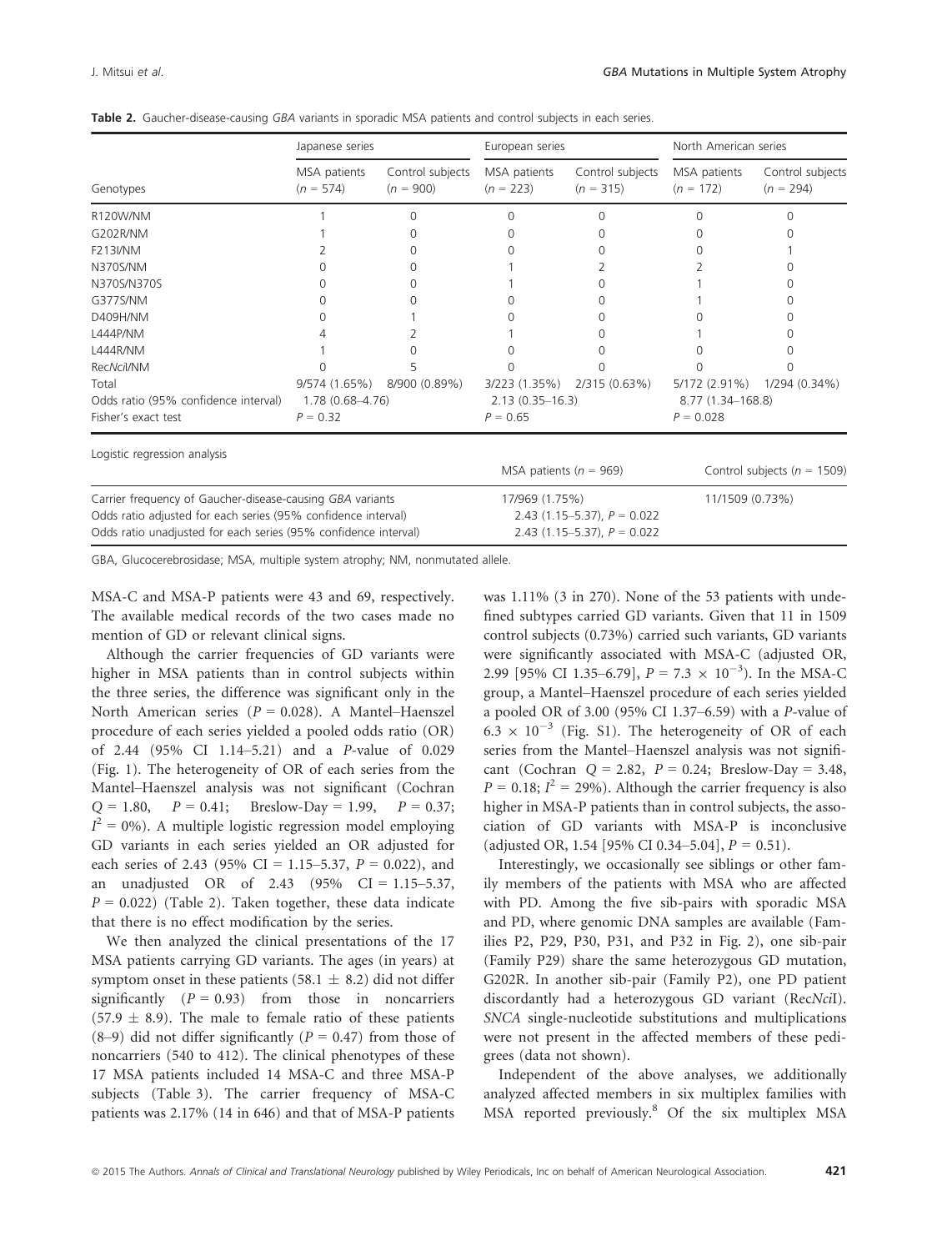

Figure 1. Odds ratios for GD-causing GBA variants among MSA patients, as compared with controls, at each case–control series and overall. Shown are the combined estimates (on a  $log_{10}$  scale) of the odds ratios for carrying GD variants. The odds ratio estimate is marked with a solid black square. The lines represent the 95% confidence interval of odds ratio estimate. The size of the square represents the weight that the corresponding series exerts in the Mantel–Haenszel analysis. Confidence intervals of pooled odds ratios are displayed as a horizontal line through the diamond. The heterogeneity of odds ratio of each series from the Mantel–Haenszel analysis was not significant (Cochran  $Q = 1.80$ ,  $P = 0.41$ ; Breslow-Day = 1.99, P = 0.37;  $P^2 = 0\%$ ), indicating that there is no effect modification by the series (population). GBA, Glucocerebrosidase; MSA, multiple system atrophy; GD, Gaucher disease.

|                                               | Cases                         |                               |                                             |                                              |  |  |  |  |
|-----------------------------------------------|-------------------------------|-------------------------------|---------------------------------------------|----------------------------------------------|--|--|--|--|
| Genotypes                                     | MSA-C patients<br>$(n = 646)$ | MSA-P patients<br>$(n = 270)$ | Undefined subtypes<br>patients ( $n = 53$ ) | Controls<br>Control subjects<br>$(n = 1509)$ |  |  |  |  |
| R120W/NM                                      |                               |                               |                                             |                                              |  |  |  |  |
| G202R/NM                                      |                               |                               |                                             |                                              |  |  |  |  |
| <b>F213I/NM</b>                               |                               |                               |                                             |                                              |  |  |  |  |
| N370S/NM                                      |                               |                               |                                             |                                              |  |  |  |  |
| N370S/N370S                                   |                               |                               |                                             |                                              |  |  |  |  |
| G377S/NM                                      |                               |                               |                                             |                                              |  |  |  |  |
| D409H/NM                                      |                               |                               |                                             |                                              |  |  |  |  |
| L444P/NM                                      |                               |                               |                                             |                                              |  |  |  |  |
| L444R/NM                                      |                               |                               |                                             |                                              |  |  |  |  |
| RecNcil/NM                                    |                               |                               |                                             |                                              |  |  |  |  |
| Total                                         | 14/646 (2.17%)                | 3/270 (1.11%)                 | $0/53(0.00\%)$                              | 11/1509 (0.73%)                              |  |  |  |  |
| Adjusted odds ratio (95% confidence interval) | $2.99(1.35 - 6.79)$           | $1.54(0.34 - 5.04)$           | <b>NA</b>                                   | <b>NA</b>                                    |  |  |  |  |
| Fisher's exact test                           | $P = 7.3 \times 10^{-3}$      | $P = 0.51$                    | <b>NA</b>                                   | <b>NA</b>                                    |  |  |  |  |

Table 3. Gaucher-disease-causing GBA variants in combined series in each clinical subtype.

GBA, Glucocerebrosidase; MSA-C, multiple system atrophy of the cerebellar type; MSA-P, multiple system atrophy parkinsonism subtype; NM, nonmutated allele; NA, not applicable.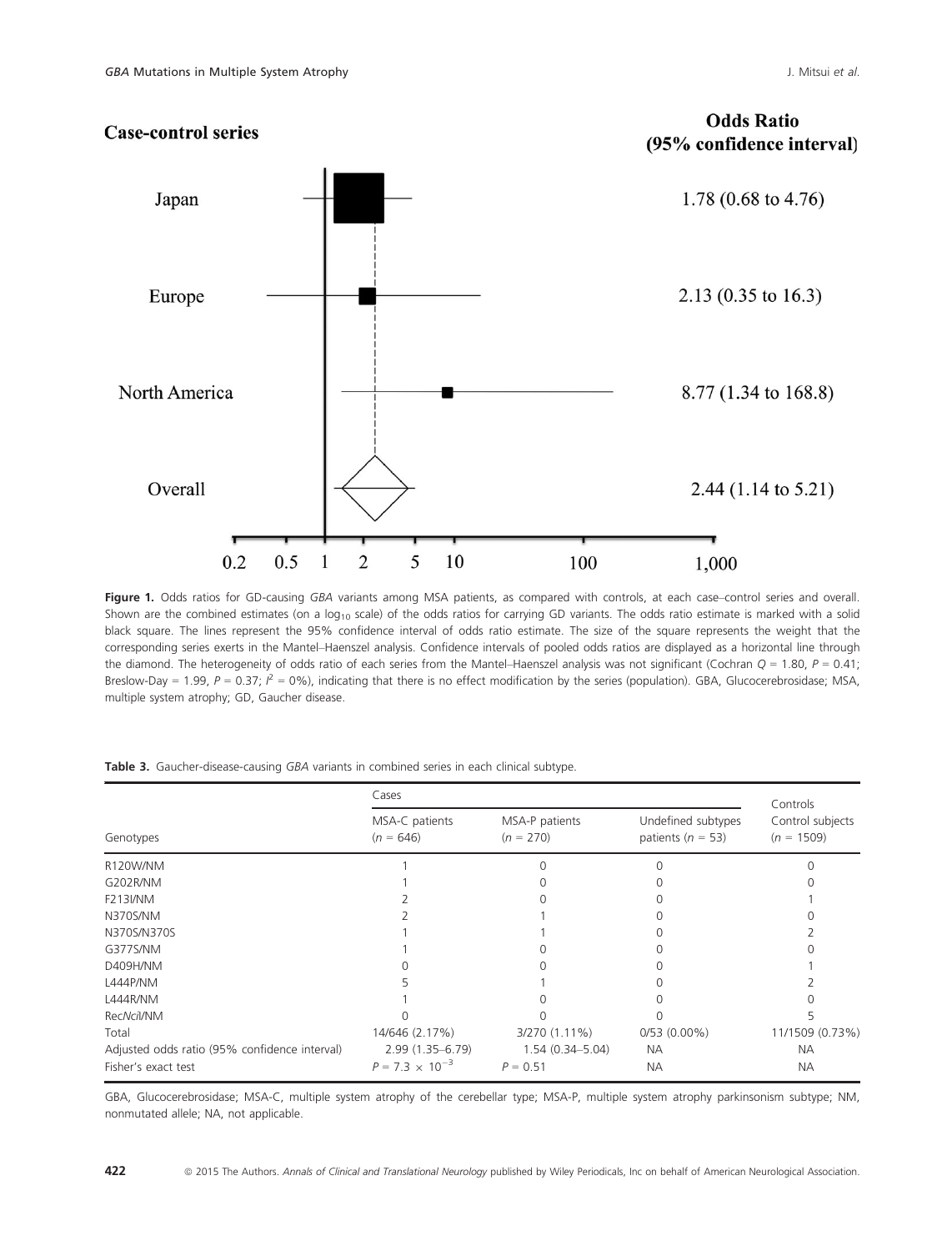

Figure 2. Identification of Gaucher-disease-causing GBA variants in sib-pairs with coincidence of MSA and PD. Squares represent men; circles, women; black symbols, individuals with MSA; gray symbols, individuals with PD; open symbols, unaffected individuals; dots, genomic DNAs available. GBA, Glucocerebrosidase; MSA-C, multiple system atrophy of the cerebellar type; MSA-P, multiple system atrophy with predominant parkinsonism; PD, Parkinson disease; NM, nonmutated allele.

families, we found that three of the four patients with MSA in Family 8 had GD variants, whereas we did not observe GD variants in other families. In Family 8, three patients with MSA-P (III-2, III-4, and III-6) including one (III-6) with autopsy-proven MSA (definite MSA) had the same heterozygous GD variant (L444R) (Fig. 3), whereas the other patient with MSA-C (IV-1) did not carry the variant. In addition, one unaffected sibling (III-5) carried the variant, whereas the other unaffected sibling (III-1) did not carry the variant. Thus, although cosegregation of the GD variant with MSA was not complete in this family, the observation may also support some association of GD variants with MSA.

# **Discussion**

In this study, we demonstrated that GD variants are associated with MSA, raising a possibility that MSA, PD, and DLB partly share genetic risk factors. The carrier frequency of GD variants in MSA is 1.75% in the combined Japanese, European, and North American series. This is in a striking contrast to a much higher carrier frequency of  $\sim$ 7% in PD, suggesting that impact of GD variants as a risk factor for MSA is weaker compared to that for PD.<sup>17</sup>

We focused solely on GD variants that have been reported to be pathogenic mutations for GD, and this makes it difficult to interpret the pathogenicity of other rare variants that have not been reported to cause GD. As a considerable number of rare variants with unknown significance were identified in this study, functional analysis of each mutant GBA would be required to determine whether they are functionally neutral variants or potentially pathogenic for GD.

Diagnosis of MSA was made according to the current consensus criteria in this study. Although there is an inherent risk for clinical misdiagnosis, which would limits the interpretations of our findings, it should also be noted that to evaluate associations of rare variants with diseases as encountered in this study, substantially large sample sizes are required to accomplish a sufficient detection power. Nonetheless, it is noteworthy that GD variants were significantly associated with MSA-C, given that the clinical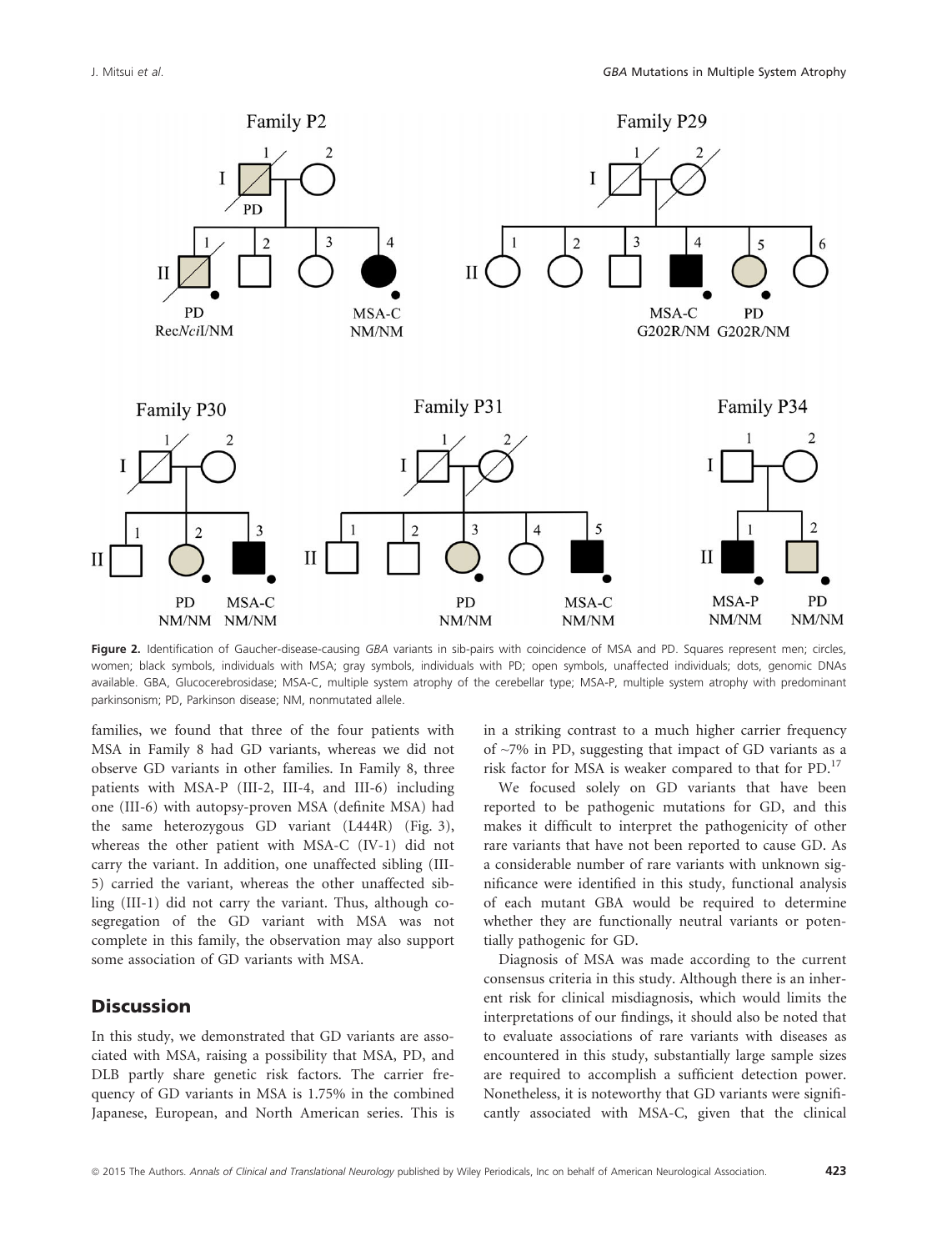

Figure 3. Identification of Gaucher-disease-causing GBA variants in a multiplex family with MSA. The diagnosis of definite MSA in III-6 in Family 8 was confirmed by autopsy findings. Squares represent men; circles, women; black symbols, individuals with MSA; gray symbols, individuals with PD; open symbols, unaffected individuals; dots, genomic DNAs available. GBA, Glucocerebrosidase; MSA-P, multiple system atrophy with predominant parkinsonism; PD, Parkinson disease; NM, nonmutated allele.

presentation of MSA-C is distinct from that of PD and inclusion of patients with PD in the MSA-C group is unli $kely.<sup>1</sup>$  Although the carrier frequency is also higher in MSA-P patients than in control subjects, the association of GD variants with MSA-P is inconclusive. Given their limited sample size ( $n = 270$ ) in this study, analysis of a larger case series will be needed to answer the question of whether GD variants are also associated with MSA-P.

In the five sib-pairs with coincidence of MSA and PD and the six multiplex families with MSA, it is noteworthy that, despite the low frequency of carriers of the GD variants in the Japanese controls (0.89%), GD variants were identified, and shared by affected siblings in Family P29 (one sibling with MSA-C and one with PD) and Family 8 (three siblings with MSA-P). None of the affected individuals (either MSA or PD) carried deleterious variants in COQ2 (data not shown). Although the number of families is limited and cosegregation is not complete in Family 8, these observations may support the increased risk of GD variants in developing MSA, leading to familial clustering.

In our previous study, we showed that the carrier frequency of V393A in COQ2 was significantly higher in Japanese MSA patients (9.1%) than in Japanese controls  $(3.3-4.4\%)$  with odds ratios of  $2.1-3.0$ .<sup>8</sup> It is remarkable that among the nine MSA patients carrying GD variants in the Japanese series, two MSA-C patients had GD variants (one F213I and one L444P) and V393A variants in COQ2 simultaneously, both in heterozygous states (data not shown). Their ages at onset were both 54 years, which is slightly younger than the average age at onset of 58.7 years in the Japanese MSA patients. As the number of patients carrying both alleles is limited, the biological relevance of the combination of GBA and COQ2 variants in the pathogenesis of MSA remains to be determined.

Previous studies have shown no significant associations of GD variants with  $MSA$ ,  $31-34$  perhaps because of smaller sample sizes, and perhaps because these studies analyzed only specific variants (L444P and/or N370S). The concordant trend of increased risk of GD variants for developing MSA in each of the three series utilized in this study (Japanese, European, and North American) strengthens our conclusion and makes a bias of stratification unlikely.

Since discovery of the genetic association between GBA and PD, the biological relationships between mutant GBA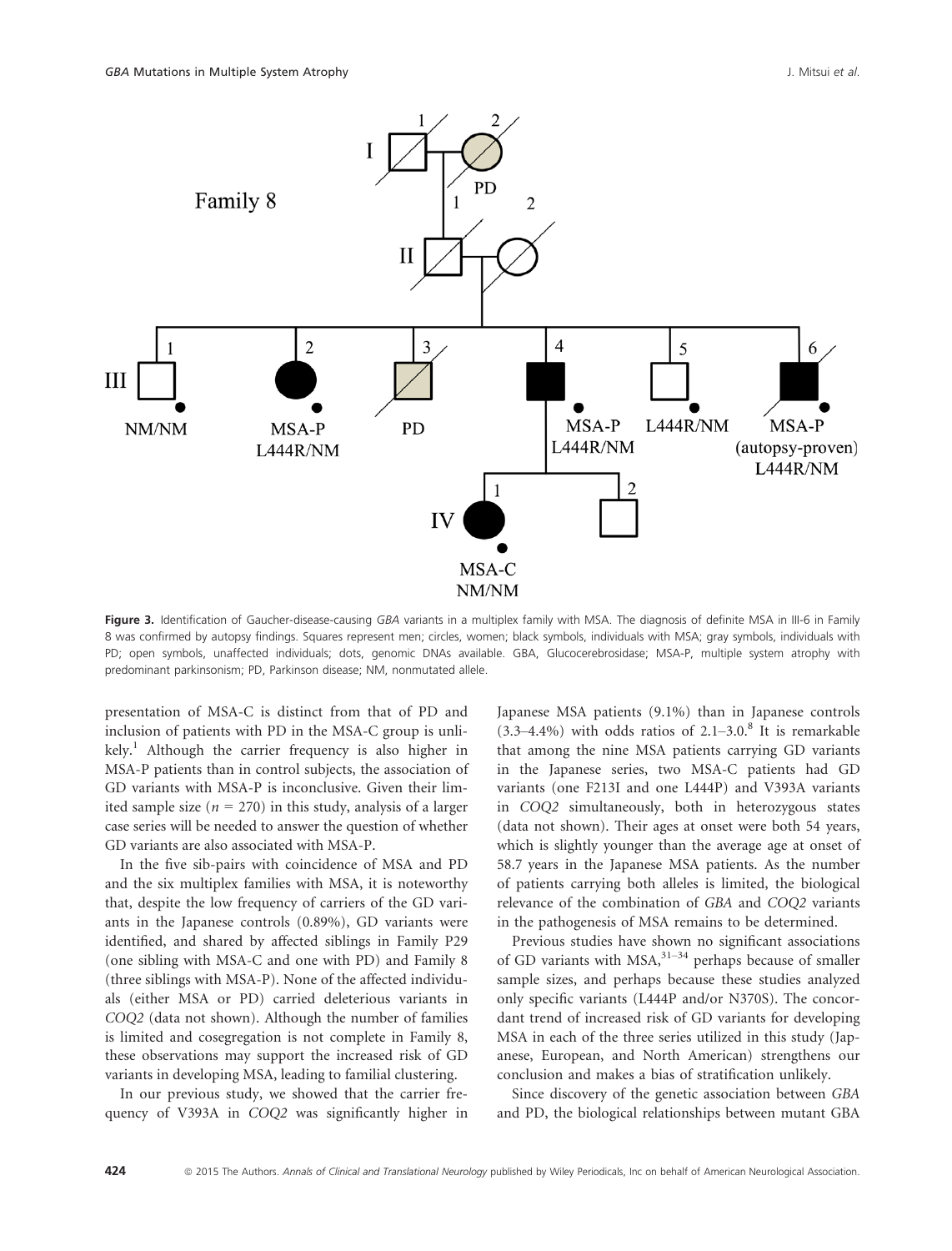and  $\alpha$ –synuclein have been investigated intensively. Use of induced pluripotent stem cells from PD patients with GD variants revealed that GBA activity was reduced, glucosylceramide and a–synuclein levels were increased, and both autophagy and ubiquitin-proteasome pathways were defective in derived dopaminergic neurons.<sup>35</sup> Moreover, a postmortem human brain study showed that, even in sporadic PD patients without GD variants, GBA activity was selectively reduced in the early stages of PD within regions containing increased  $\alpha$ –synuclein levels and limited LB formation.<sup>36</sup> While future replication studies on larger case–control series would be needed to verify the association of GBA mutations with MSA, studies on the biochemical effects associated with mutant GBA may contribute to better understanding the mechanisms underlying development of MSA as well as those underlying PD, and aid in developing novel therapeutic measures for this intractable disease.

# Acknowledgments

This study was supported in part by KAKENHI (Grantin-Aid for Scientific Research on Innovative Areas [22129001 and 22129002]) to S. T.; the Global COE Program from the Ministry of Education, Culture, Sports, Science and Technology of Japan, a Grant-in-Aid (H23- Jitsuyoka [Nanbyo]-Ippan-004, and "the Research Committee for Ataxic Diseases" of the Research on Measures for Intractable Diseases) from the Ministry of Health, Welfare and Labour, Japan to S. T.; the French Agency for Research (ANR-09-MNPS-032-01/R09148DS) and the Programme Hospitalier de Recherche Clinique (AOM03059/R05129DD) to A. D. and A. B.; the Deutsche Forschungsgemeinschaft (Wu 184-6) the Deutsche Parkinson Vereinigung to U. W.; National Institutes of Health grant (NS-53488) to J. Q. T.; and National Institutes of Health grant (P01NS044233) to P. A. L. We thank Mio Takeyama, Keiko Hirayama, and Zhenghong Wu for their support in the laboratory experiments and Cecilia Marelli for her clinical input to this study. We also thank the DNA and Cell Bank of CRicm for technical assistance.

# Conflict of Interest

None declared.

## References

- 1. Gilman S, Wenning GK, Low PA, et al. Second consensus statement on the diagnosis of multiple system atrophy. Neurology 2008;71:670–676.
- 2. Papp MI, Kahn JE, Lantos PL. Glial cytoplasmic inclusions in the CNS of patients with multiple system atrophy

(striatonigral degeneration, olivopontocerebellar atrophy and Shy-Drager syndrome). J Neurol Sci 1989;94:79–100.

- 3. Nakazato Y, Yamazaki H, Hirato J, et al. Oligodendroglial microtubular tangles in olivopontocerebellar atrophy. J Neuropathol Exp Neurol 1990;49:521–530.
- 4. Tu PH, Galvin JE, Baba M, et al. Glial cytoplasmic inclusions in white matter oligodendrocytes of multiple system atrophy brains contain insoluble alpha-synuclein. Ann Neurol 1998;44:415–422.
- 5. Wakabayashi K, Yoshimoto M, Tsuji S, Takahashi H. Alpha-synuclein immunoreactivity in glial cytoplasmic inclusions in multiple system atrophy. Neurosci Lett 1998;249:180–182.
- 6. Al-Chalabi A, Durr A, Wood NW, et al. Genetic variants of the alpha-synuclein gene SNCA are associated with multiple system atrophy. PLoS One 2009;4:e7114.
- 7. Scholz SW, Houlden H, Schulte C, et al. SNCA variants are associated with increased risk for multiple system atrophy. Ann Neurol 2009;65:610–614.
- 8. The Multiple-System Atrophy Research Collaboration. Mutations in COQ2 in familial and sporadic multiplesystem atrophy. N Engl J Med 2013;369:233–244.
- 9. Spillantini MG, Schmidt ML, Lee VM, et al. Alphasynuclein in Lewy bodies. Nature 1997;388:839–840.
- 10. Goedert M, Spillantini MG. Lewy body diseases and multiple system atrophy as alpha-synucleinopathies. Mol Psychiatry 1998;3:462–465.
- 11. Kiely AP, Asi YT, Kara E, et al. a-Synucleinopathy associated with G51D SNCA mutation: a link between Parkinson's disease and multiple system atrophy? Acta Neuropathol 2013;125:753–769.
- 12. Pasanen P, Myllykangas L, Siitonen M, et al. A novel asynuclein mutation A53E associated with atypical multiple system atrophy and Parkinson's disease-type pathology. Neurobiol Aging 2014;35:2180.e1–2180.e5.
- 13. Vidal JS, Vidailhet M, Derkinderen P, et al. Familial aggregation in atypical Parkinson's disease: a case control study in multiple system atrophy and progressive supranuclear palsy. J Neurol 2010;257:1388–1393.
- 14. Nee LE, Gomez MR, Dambrosia J, et al. Environmentaloccupational risk factors and familial associations in multiple system atrophy: a preliminary investigation. Clin Auton Res 1991;1:9–13.
- 15. Fujioka S, Ogaki K, Tacik PM, et al. Update on novel familial forms of Parkinson's disease and multiple system atrophy. Parkinsonism Relat Disord 2014;20(Suppl 1):S29– S34.
- 16. Mitsui J, Mizuta I, Toyoda A, et al. Mutations for Gaucher disease confer high susceptibility to Parkinson disease. Arch Neurol 2009;66:571–576.
- 17. Sidransky E, Nalls MA, Aasly JO, et al. Multicenter analysis of glucocerebrosidase mutations in Parkinson's disease. N Engl J Med 2009;361:1651–1661.